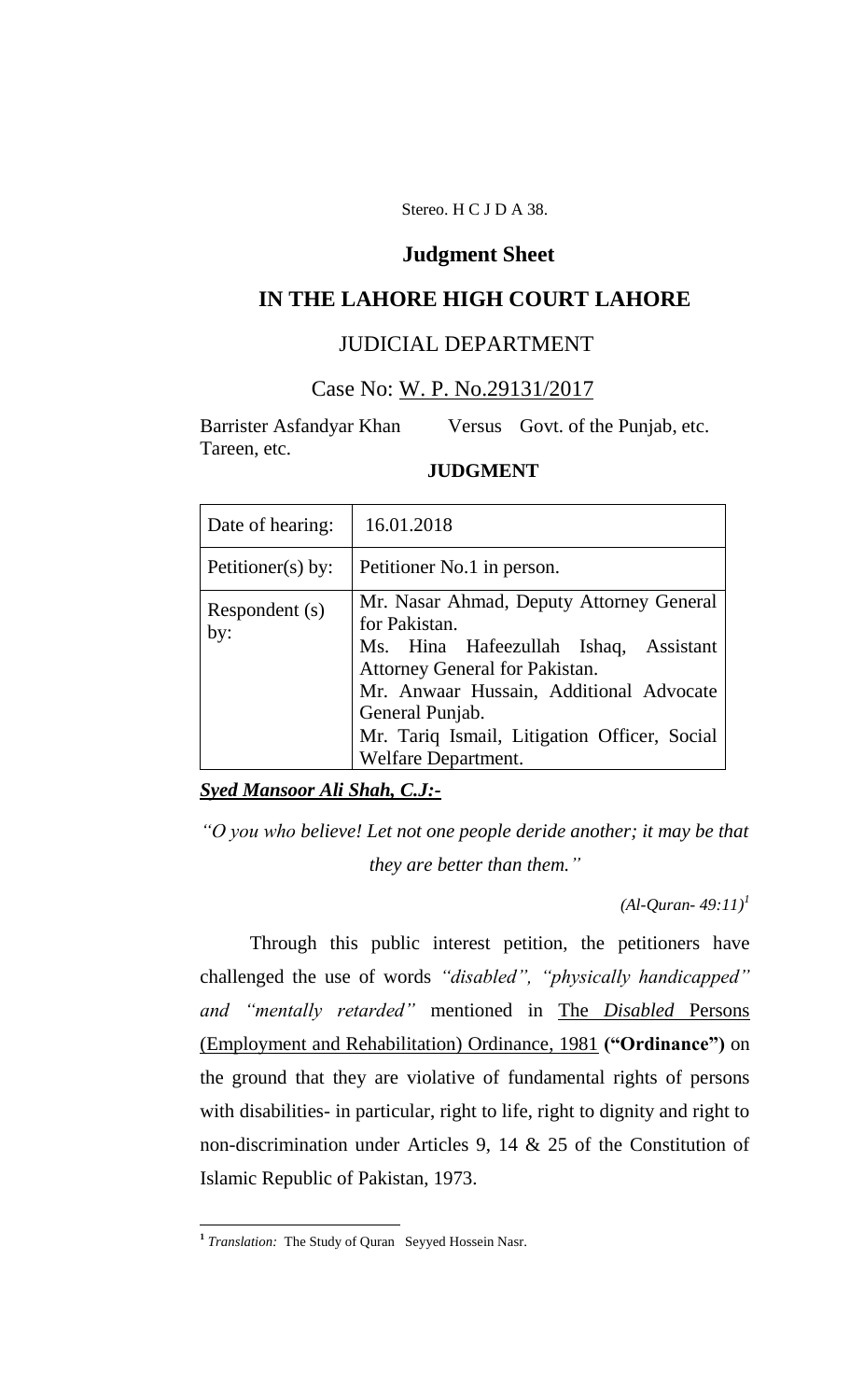### *ARGUMENTS*

2. Arguing for the petitioners, Petitioner No.1, who is a Barrister and an advocate of this Court, submits that our Constitution does not distinguish between a *person* and a *person with disabilities*. He submits that correct word to describe all categories of persons is the word *person* and the definition of *person* under the Ordinance can describe the mental and physical impairments, if any, to explain the applicability of the Ordinance. He prays that terms and words like *"disabled", "physically handicapped" and "mentally retarded"* be struck down as being unconstitutional. He further submits that under the doctrine of severance, the deletion of the above words does not affect the scope, operability and enforceability of the Ordinance. In support of the above contentions, he placed reliance on *Hiral P. Harsora and others v. Kusum Narottamdas Harsora and others* **(2016) 10 SCC 165)**, *Shahid Pervaiz v. Ejaz Ahmad and others* **(2017 SCMR 206)** and *R.M.D. Chamarbaugwalla and another v. Union of India and another* **(AIR 1957 S.C. 628)**. On the question that the aforesaid words violate fundamental rights, he placed reliance on *Hafiz Junaid Mahmood v. Government of Punjab and others* **(PLD 2017 Lahore 1)**, He has also placed reliance on the UN Conventions of the Rights of Persons with Disabilities **("CRPD").**

3. Mr. Nasar Ahmad, Deputy Attorney General for Pakistan and Ms. Hina Hafeezullah Ishaq, Assistant Attorney General for Pakistan submit that they support the contentions of the petitioners and the words under challenge are violative of human dignity and are liable to be struck down. They further submit that under Article 199 (1) (c) read with Article 7 of the Constitution, direction can be issued to the Parliament to ensure that as a consequence of striking down the words in question in the Ordinance, other laws be also examined and any such words appearing in any other legislation may also be corrected.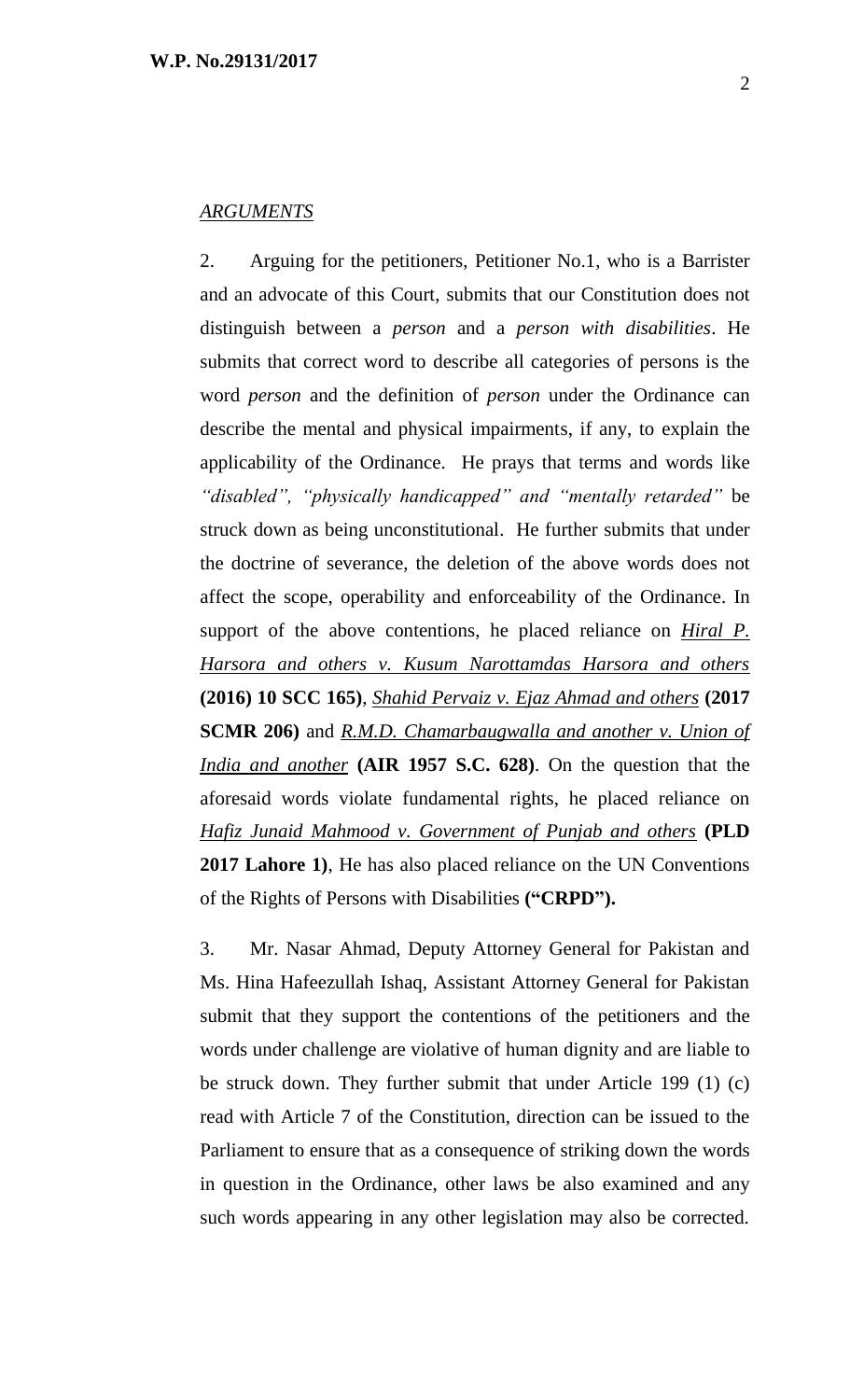They submit that directions may also be issued to the Executive Branch of the State not to use these words in any executive orders, notifications or directives.

4. Mr. Anwaar Hussain, learned Law Officer submits that Government is already conscious of the offensive nature of the word "mentally retarded" and has started using the word "persons with different abilities" in place of Disabled Person, or "Mentally Retarded Person". He also supports the contentions of the petitioners and has placed reliance on the judgment *Hafiz Junaid Mahmood v. Government of Punjab and others* **(PLD 2017 Lahore 1)**.

## *OPINION OF THE COURT*

5. I have heard the parties and have gone through the record of the case. The question that requires determination is whether words/terms like *"disabled", "physically handicapped" and "mentally retarded"* provided in the Ordinance are unconstitutional and as a consequence, are to be struck down from the statute?

## *Disability and its meaning:*

6. In *Hafiz Junaid's case<sup>2</sup>* I have discussed the concept of *disability* in the following manner: "Disability means lacking one or more physical powers, such as the ability to walk or to coordinate one's movements, as from the effects of a disease or accident, or through mental impairment. According to the UN Convention on the Rights of Persons with Disabilities ("CRPD" or "Convention") ratified by Pakistan in 2011, persons with disabilities include those who have long-term physical, mental, intellectual or sensory impairments which interaction with various barriers may hinder their full and effective participation in society on an equal basis with others. Disability is an evolving concept and that disability results

<sup>2</sup> *Hafiz Junaid Mahmood v. Government of Punjab and others*. PLD 2017 Lahore 1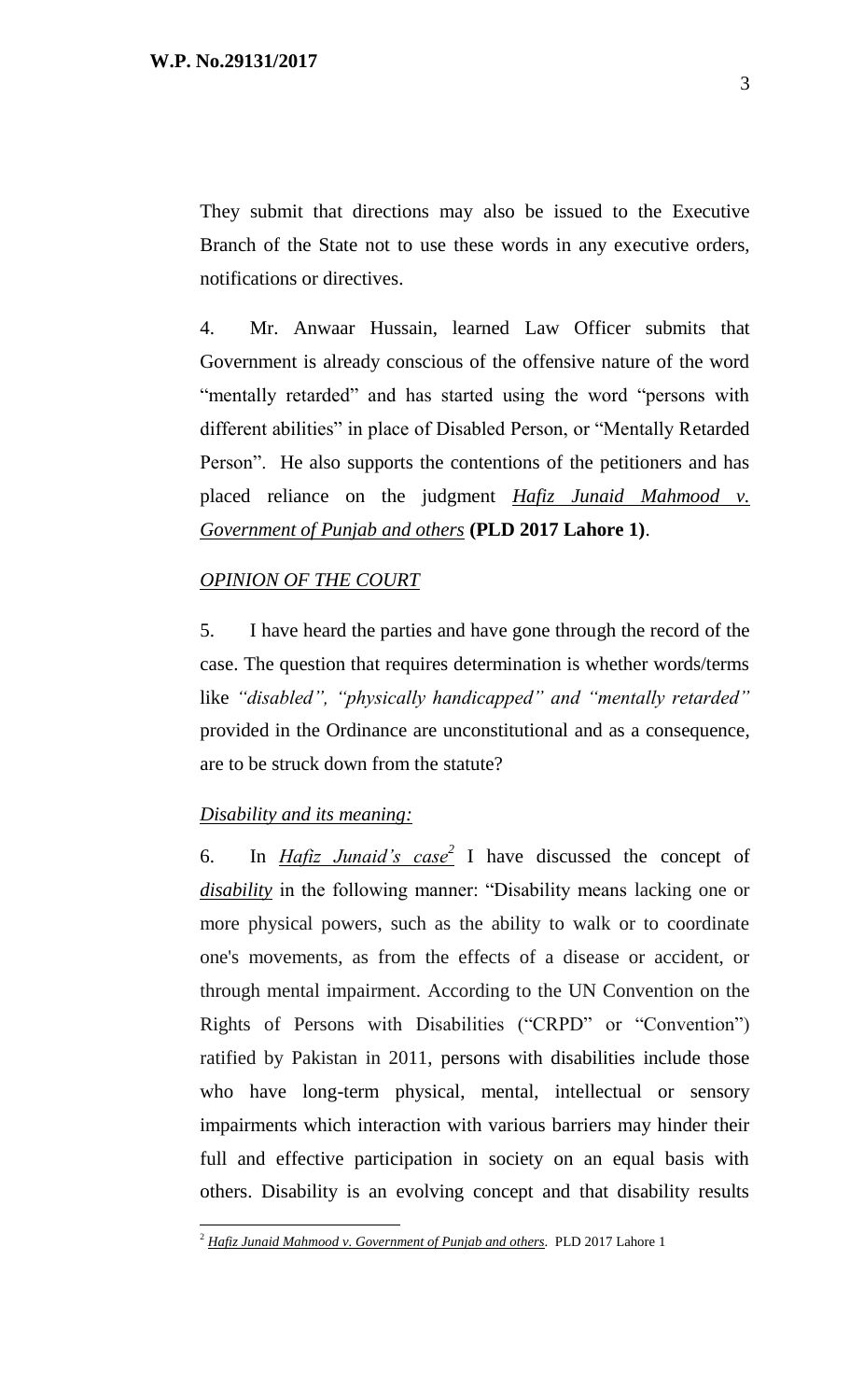from the interaction between persons with impairments and attitudinal and environmental barriers that hinders their full and effective participation in society on an equal basis with others."

7. A disability is what someone has, not what someone is. A disability is an umbrella term, covering impairments, activity limitations, and participation restrictions. An impairment is a problem in body function or structure; an activity limitation is a difficulty encountered by an individual in executing a task or action; while a participation restriction is a problem experienced by an individual in involvement in life situations. Disability is thus not just a health problem. It is a complex phenomenon, reflecting the interaction between features of a person's body and features of the society in which he or she lives.

### *Disabled person versus person with disabilities or different abilities*

8. Disability is a situation which is faced by an individual in the absence of social, environmental, medical, economic and human services. Disability is always situational, and its etiology is therefore both environmental and individual. The first thing that comes to mind when labelling someone as 'disabled' is the action itself. People should not be labelled as anything, least of all disabled. When someone is diagnosed with a condition (like autism), they aren't autistic, they *have* autism. Who they are as a person is not impacted by a medical condition and it surely doesn't contribute to their identity. The term disabled has not been favoured in recent times with several alternatives cropping up. One of these is seeing more favour than others is 'differently abled'. This term is inclusive and offers an equal platform to those who fall under it. People with mental or physical conditions are differently abled because they possess a unique set of abilities and perspectives. Everybody has ability and everybody matters, it's all about acknowledging it. 'Differently abled' doesn't hide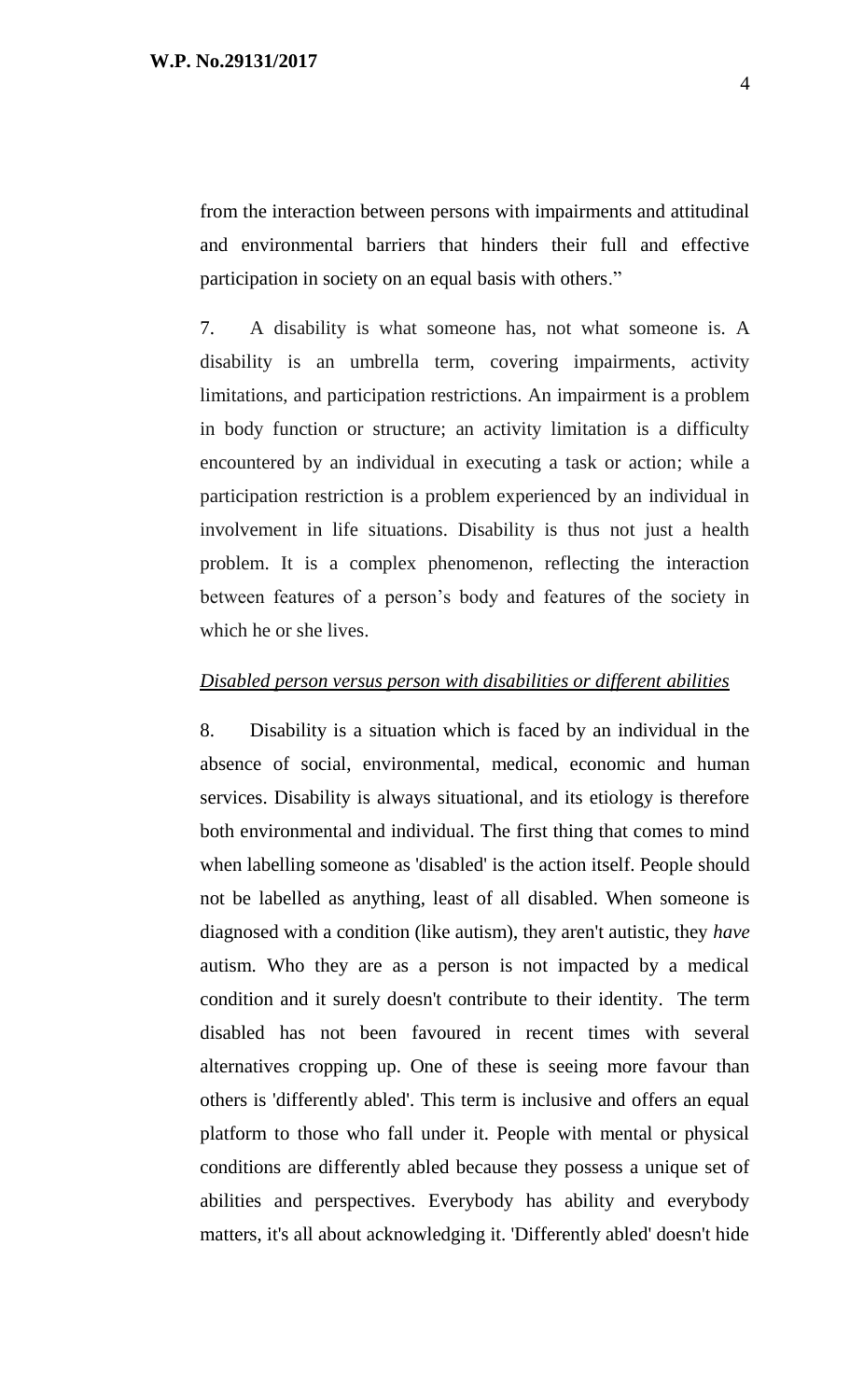the fact that your loved one has been diagnosed with a condition, but continues to empower them despite it. Oftentimes, differently abled people see what we can't, hear what we can't and think what we can't. This makes their ability different - not inferior, not superior - just different. The term differently abled recognizes talent and value in everybody and treats them equally. While mental conditions like autism can affect certain everyday functions, it need not stop them from enjoying a fulfilling, enriched and loved life. Many differently abled people are known to flourish and rejoice in life with the right opportunity, support and  $love.^3$  "People-first" or "person-first" language is a way of describing disability that involves putting the word "person" or "people" before the word "disability" or the name of a disability, rather than placing the disability first and using it as an adjective. Some examples of people-first language might include saying "person with a disability," "woman with cerebral palsy," and "man with an intellectual disability." [The purpose of people-first](http://www.asha.org/publications/journals/submissions/person_first.htm)  [language is to promote the idea that someone's disability label is just a](http://www.asha.org/publications/journals/submissions/person_first.htm)  [disability label—not the defining characteristic of the entire](http://www.asha.org/publications/journals/submissions/person_first.htm)  [individual](http://www.asha.org/publications/journals/submissions/person_first.htm)<sup>4</sup>. Differently abled is a phrase used because it supposedly humanizes disabled people by focusing on our abilities rather than on our impairments. On the other hand terms like *"disabled", "physically handicapped" and "mentally retarded"* are hurtful and offensive.

### *Disability and Dignity*

9. Internationally, rights of persons with disabilities are provided in the Convention on the Rights of Persons with Disabilities and Optional Protocol (CRPD), to which Pakistan is a signatory. Relevant extracts of the Convention are as follows:

<sup>&</sup>lt;sup>3</sup> http://www.apd-india.org/blog/i-am-differently-abled-not-disabled-0

<sup>&</sup>lt;sup>4</sup> Syracuse University Disability Cultural Center (DCC). An Introductory Guide to Disability Language and Empowerment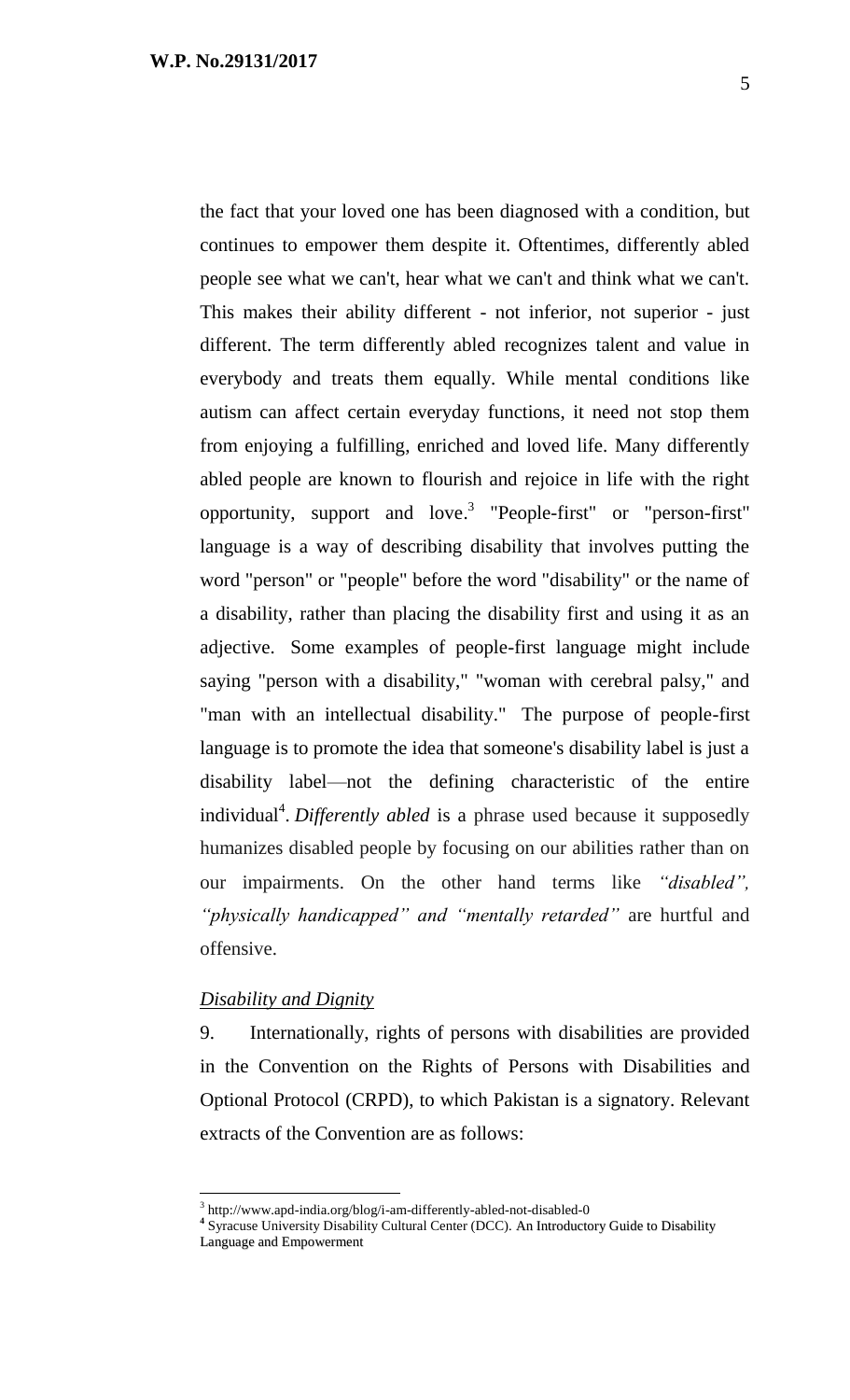### "CONVENTION ON THE RIGHTS OF PERSONS WITH DISABILITIES

Preamble

The States Parties to the present Convention,

(a) Recalling the principles proclaimed in the Charter of the United Nations which recognize the inherent dignity and worth and the equal and inalienable rights of all members of the human family as the foundation of freedom, justice and peace in the world,

(b) Recognizing that the United Nations, in the Universal Declaration of Human Rights and in the International Covenants on Human Rights, has proclaimed and agreed that everyone is entitled to all the rights and freedoms set forth therein, without distinction of any kind,

(c) Reaffirming the universality, indivisibility, interdependence and interrelatedness of all human rights and fundamental freedoms and the need for persons with disabilities to be guaranteed their full enjoyment without discrimination,

 $(d)$  ...

(e) Recognizing that disability is an evolving concept and that disability results from the interaction between persons with impairments and attitudinal and environmental barriers that hinders their full and effective participation in society on an equal basis with others,

 $(f)$  ...

(g) Emphasizing the importance of mainstreaming disability issues as an integral part of relevant strategies of sustainable development,

(h) Recognizing also that discrimination against any person on the basis of disability is a violation of the inherent dignity and worth of the human person,

(i) Recognizing further the diversity of persons with disabilities,

(j) Recognizing the need to promote and protect the human rights of all persons with disabilities, including those who require more intensive support,

(k) Concerned that, despite these various instruments and undertakings, persons with disabilities continue to face barriers in their participation as equal members of society and violations of their human rights in all parts of the world,

(l) Recognizing the importance of international cooperation for improving the living conditions of persons with disabilities in every country, particularly in developing countries,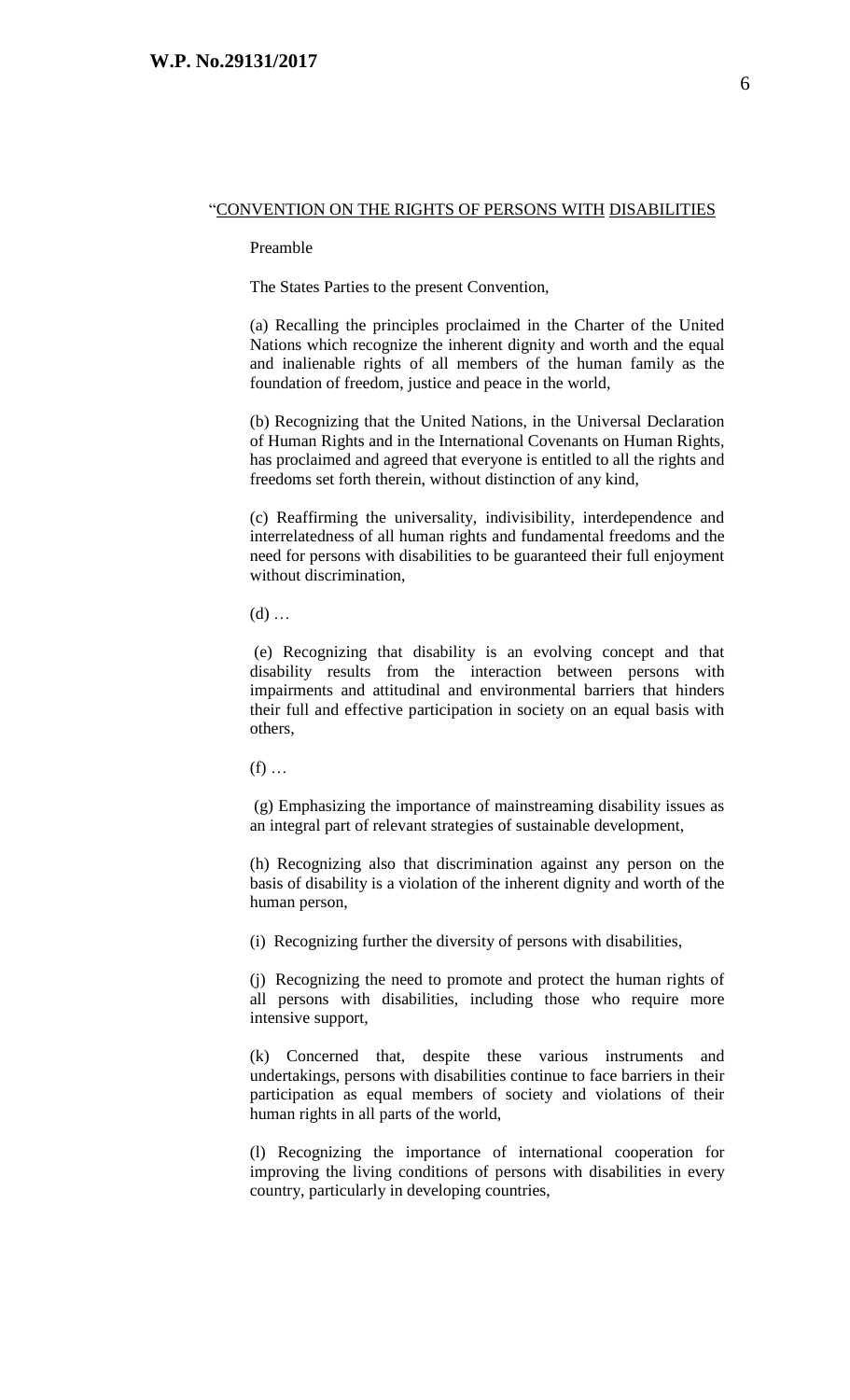(m) Recognizing the valued existing and potential contributions made by persons with disabilities to the overall well-being and diversity of their communities, and that the promotion of the full enjoyment by persons with disabilities of their human rights and fundamental freedoms and of full participation by persons with disabilities will result in their enhanced sense of belonging and in significant advances in the human, social and economic development of society and the eradication of poverty,

(n) Recognizing the importance for persons with disabilities of their individual autonomy and independence, including the freedom to make their own choices,

(o) Considering that persons with disabilities should have the opportunity to be actively involved in decision-making processes about policies and programmes, including those directly concerning them,

(p) Concerned about the difficult conditions faced by persons with disabilities who are subject to multiple or aggravated forms of discrimination on the basis of race, colour, sex, language, religion, political or other opinion, national, ethnic, indigenous or social origin, property, birth, age or other status,

(q) Recognizing that women and girls with disabilities are often at greater risk, both within and outside the home, of violence, injury or abuse, neglect or negligent treatment, maltreatment or exploitation,

(r) Recognizing that children with disabilities should have full enjoyment of all human rights and fundamental freedoms on an equal basis with other children, and recalling obligations to that end undertaken by States Parties to the Convention on the Rights of the Child,

(s) Emphasizing the need to incorporate a gender perspective in all efforts to promote the full enjoyment of human rights and fundamental freedoms by persons with disabilities,

(t) Highlighting the fact that the majority of persons with disabilities live in conditions of poverty, and in this regard recognizing the critical need to address the negative impact of poverty on persons with disabilities,

(u) Bearing in mind that conditions of peace and security based on full respect for the purposes and principles contained in the Charter of the United Nations and observance of applicable human rights instruments are indispensable for the full protection of persons with disabilities, in particular during armed conflicts and foreign occupation,

(v) Recognizing the importance of accessibility to the physical, social, economic and cultural environment, to health and education and to information and communication, in enabling persons with disabilities to fully enjoy all human rights and fundamental freedoms,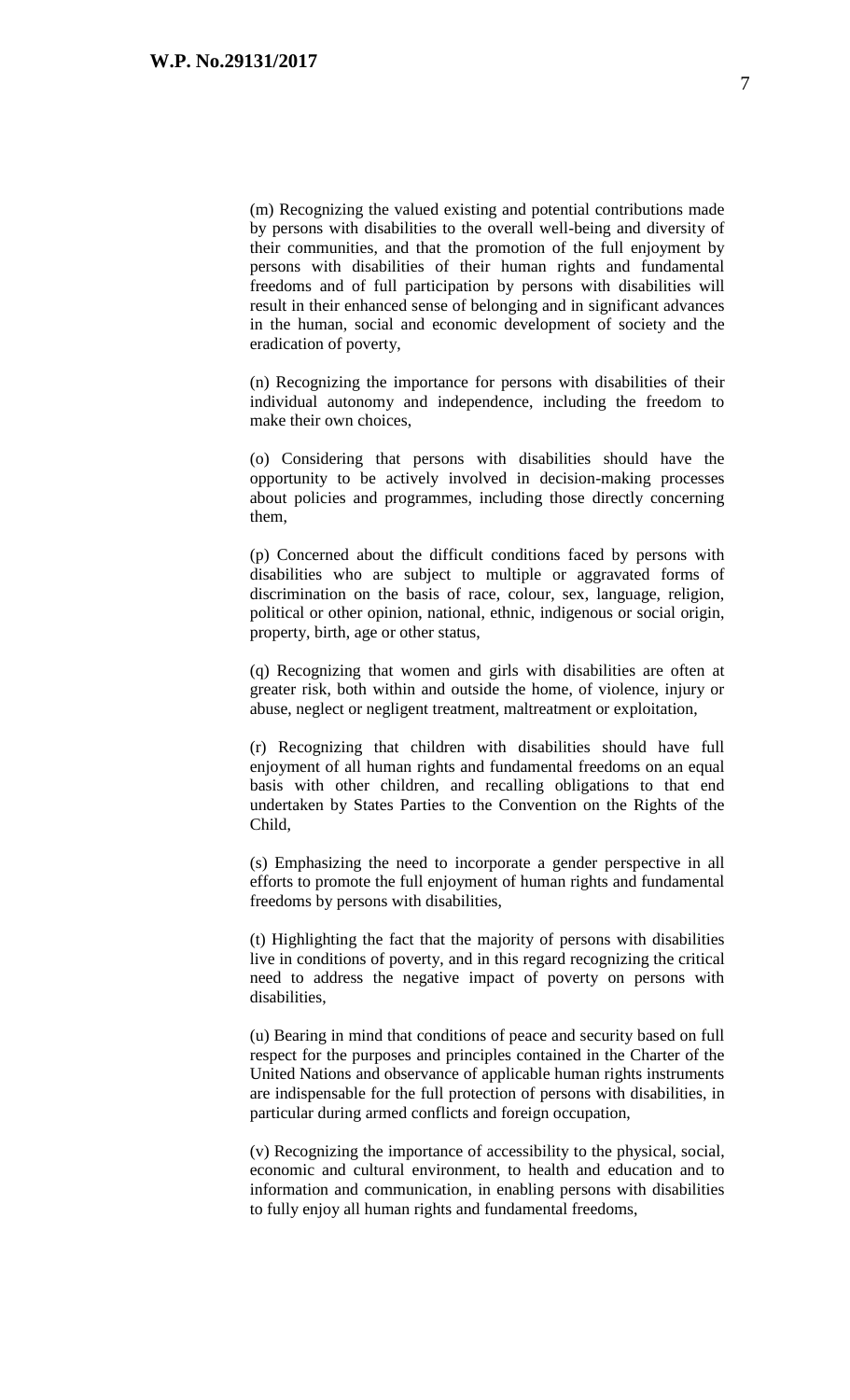(w) Realizing that the individual, having duties to other individuals and to the community to which he or she belongs, is under a responsibility to strive for the promotion and observance of the rights recognized in the International Bill of Human Rights,

(x) Convinced that the family is the natural and fundamental group unit of society and is entitled to protection by society and the State, and that persons with disabilities and their family members should receive the necessary protection and assistance to enable families to contribute towards the full and equal enjoyment of the rights of persons with disabilities,

(y) Convinced that a comprehensive and integral international convention to promote and protect the rights and dignity of persons with disabilities will make a significant contribution to redressing the profound social disadvantage of persons with disabilities and promote their participation in the civil, political, economic, social and cultural spheres with equal opportunities, in both developing and developed countries,

### Article 1 Purpose

The purpose of the present Convention is to promote, protect and ensure the full and equal enjoyment of all human rights and fundamental freedoms by all persons with disabilities, and to promote respect for their inherent dignity.

Persons with disabilities include those who have long-term physical, mental, intellectual or sensory impairments which in interaction with various barriers may hinder their full and effective participation in society on an equal basis with others.

Article 2 …

Article 3 General principles

The principles of the present Convention shall be:

(a) Respect for inherent dignity, individual autonomy including the freedom to make one's own choices, and independence of persons;

(b) Non-discrimination;

(c) Full and effective participation and inclusion in society;

(d) Respect for difference and acceptance of persons with disabilities human diversity and humanity;

(e) Equality of opportunity;

(f) Accessibility;

(g) Equality between men and women;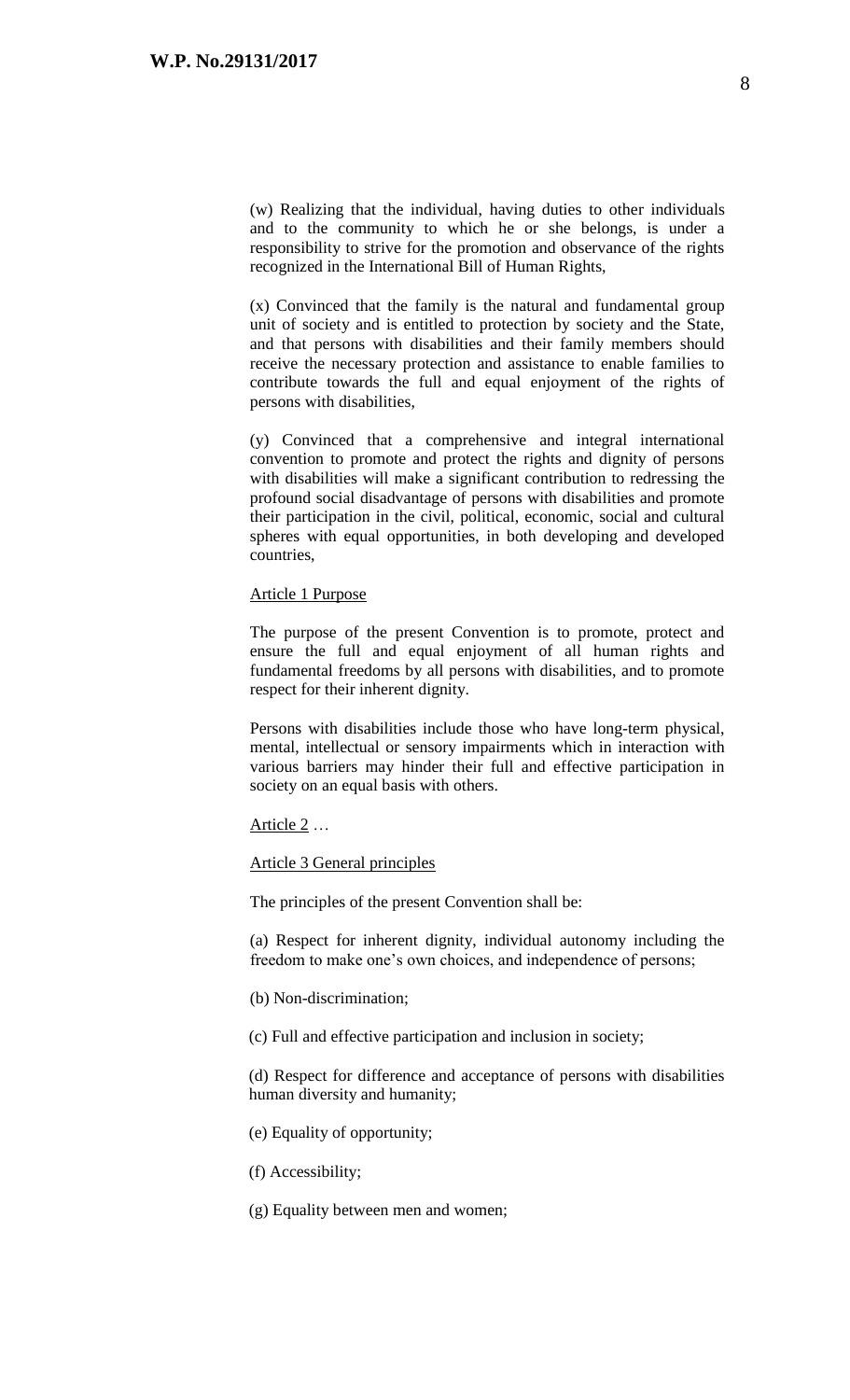(h) Respect for the evolving capacities of children with disabilities and respect for the right of children with disabilities to preserve their identities.

Article 4 …

### Article 5 Equality and non-discrimination

1. States Parties recognize that all persons are equal before and under the law and are entitled without any discrimination to the equal protection and equal benefit of the law.

2. States Parties shall prohibit all discrimination on the basis of disability and guarantee to persons with disabilities equal and effective legal protection against discrimination on all grounds.

3. In order to promote equality and eliminate discrimination, States Parties shall take all appropriate steps to ensure that reasonable accommodation is provided.

4. Specific measures which are necessary to accelerate or achieve de facto equality of persons with disabilities shall not be considered discrimination under the terms of the present Convention.

Articles 6 to 9 …

Article 10 Right to life

States Parties reaffirm that every human being has the inherent right to life and shall take all necessary measures to ensure its effective enjoyment by persons with disabilities on an equal basis with others.

Article 11 ...

#### Article 12 Equal recognition before the law

1. States Parties reaffirm that persons with disabilities have the right to recognition everywhere as persons before the law.

2. States Parties shall recognize that persons with disabilities enjoy legal capacity on an equal basis with others in all aspects of life.

3. States Parties shall take appropriate measures to provide access by persons with disabilities to the support they may require in exercising their legal capacity.

4. States Parties shall ensure that all measures that relate to the exercise of legal capacity provide for appropriate and effective safeguards to prevent abuse in accordance with international human rights law. Such safeguards shall ensure that measures relating to the exercise of legal capacity respect the rights, will and preferences of the person, are free of conflict of interest and undue influence, are proportional and tailored to the person's circumstances, apply for the shortest time possible and are subject to regular review by a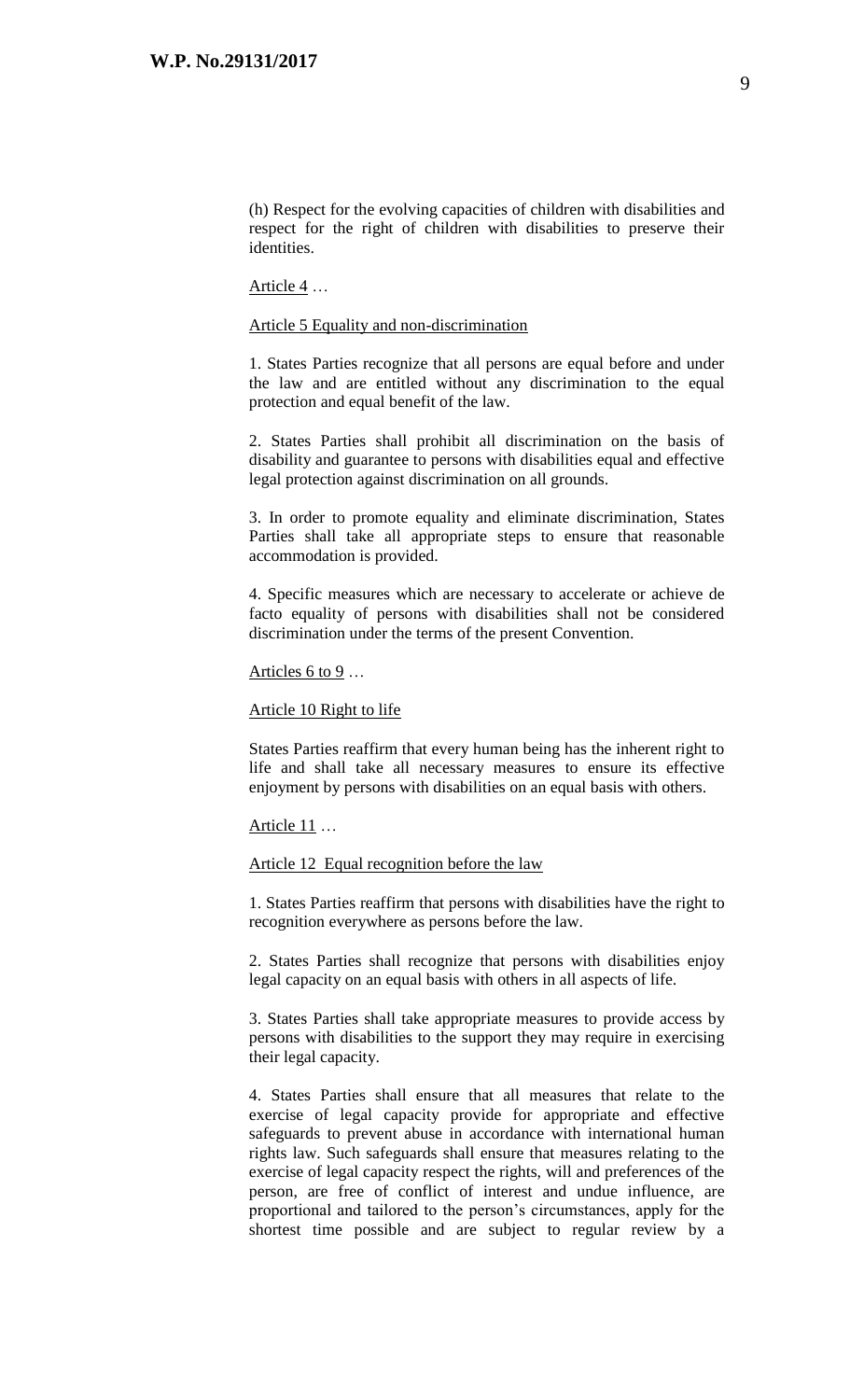competent, independent and impartial authority or judicial body. The safeguards shall be proportional to the degree to which such measures affect the person's rights and interests.

5. Subject to the provisions of this article, States Parties shall take all appropriate and effective measures to ensure the equal right of persons with disabilities to own or inherit property, to control their own financial affairs and to have equal access to bank loans, mortgages and other forms of financial credit, and shall ensure that persons with disabilities are not arbitrarily deprived of their property.

### Article 13 Access to justice

1. States Parties shall ensure effective access to justice for persons with disabilities on an equal basis with others, including through the provision of procedural and age-appropriate accommodations, in order to facilitate their effective role as direct and indirect participants, including as witnesses, in all legal proceedings, including at investigative and other preliminary stages.

2. In order to help to ensure effective access to justice for persons with disabilities, States Parties shall promote appropriate training for those working in the field of administration of justice, including police and prison staff.

#### Article 14 Liberty and security of person

1. States Parties shall ensure that persons with disabilities, on an equal basis with others:

(a) Enjoy the right to liberty and security of person;

(b) Are not deprived of their liberty unlawfully or arbitrarily, and that any deprivation of liberty is in conformity with the law, and that the existence of a disability shall in no case justify a deprivation of liberty.

2. States Parties shall ensure that if persons with disabilities are deprived of their liberty through any process, they are, on an equal basis with others, entitled to guarantees in accordance with international human rights law and shall be treated in compliance with the objectives and principles of the present Convention, including by provision of reasonable accommodation.

Articles 15 & 16 ...

Article 17 Protecting the integrity of the person.

Every person with disabilities has a right to respect for his or her physical and mental integrity on an equal basis with others."

10. The above shows that the Charter of the United Nations recognizes the inherent dignity and worth and the equal and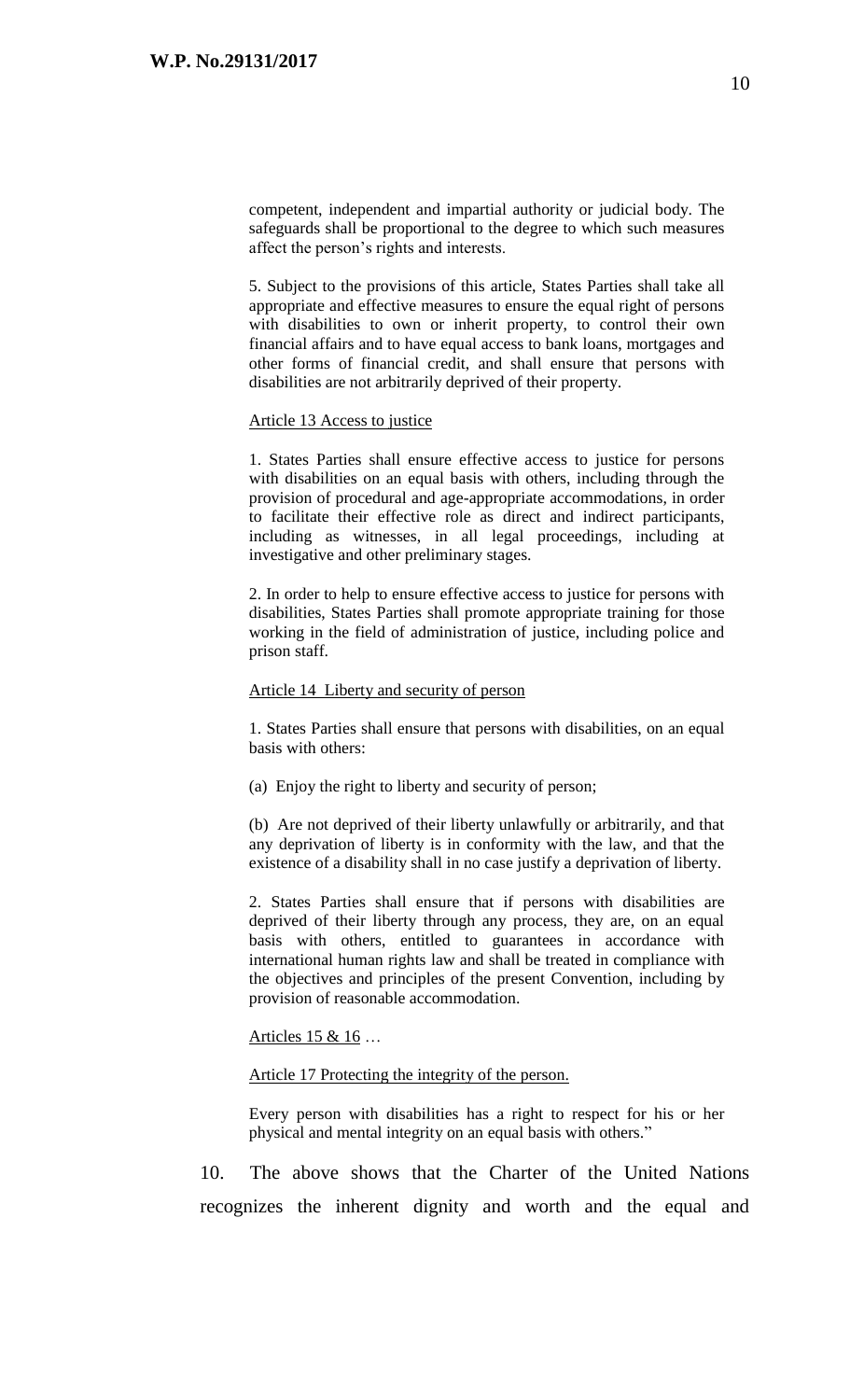inalienable rights of all members of the human family as the foundation of freedom, justice and peace in the world. The Universal Declaration of Human Rights and the International Covenants on Human Rights, has proclaimed and agreed that everyone is entitled to all the rights and freedoms set forth therein, without distinction of any kind. The Convention reaffirms the universality, indivisibility, interdependence and interrelatedness of all human rights and fundamental freedoms and the need for persons with disabilities to be guaranteed their full enjoyment without discrimination. That disability is an evolving concept and that disability results from the interaction between persons with impairments and attitudinal and environmental barriers that hinders their full and effective participation in society on an equal basis with others. Discrimination against any person on the basis of disability is a violation of the inherent dignity and worth of the human person. The promotion of the full enjoyment by persons with disabilities of their human rights and fundamental freedoms results in their enhanced sense of belonging and in significant advances in the human, social and economic development of society. It is critical for persons with disabilities to have individual autonomy and independence, including the freedom to make their own choices. Children with disabilities should have full enjoyment of all human rights and fundamental freedoms on an equal basis with other children. Persons with disability should have access to physical, social, economic and cultural environment, to health and education and to information and communication, in enabling them to fully enjoy all human rights and fundamental freedoms.

11. The fundamental principles of the Convention provide respect for inherent dignity, individual autonomy including the freedom to make one's own choices, independence of persons, nondiscrimination, full and effective participation and inclusion in society, respect for difference and acceptance of persons with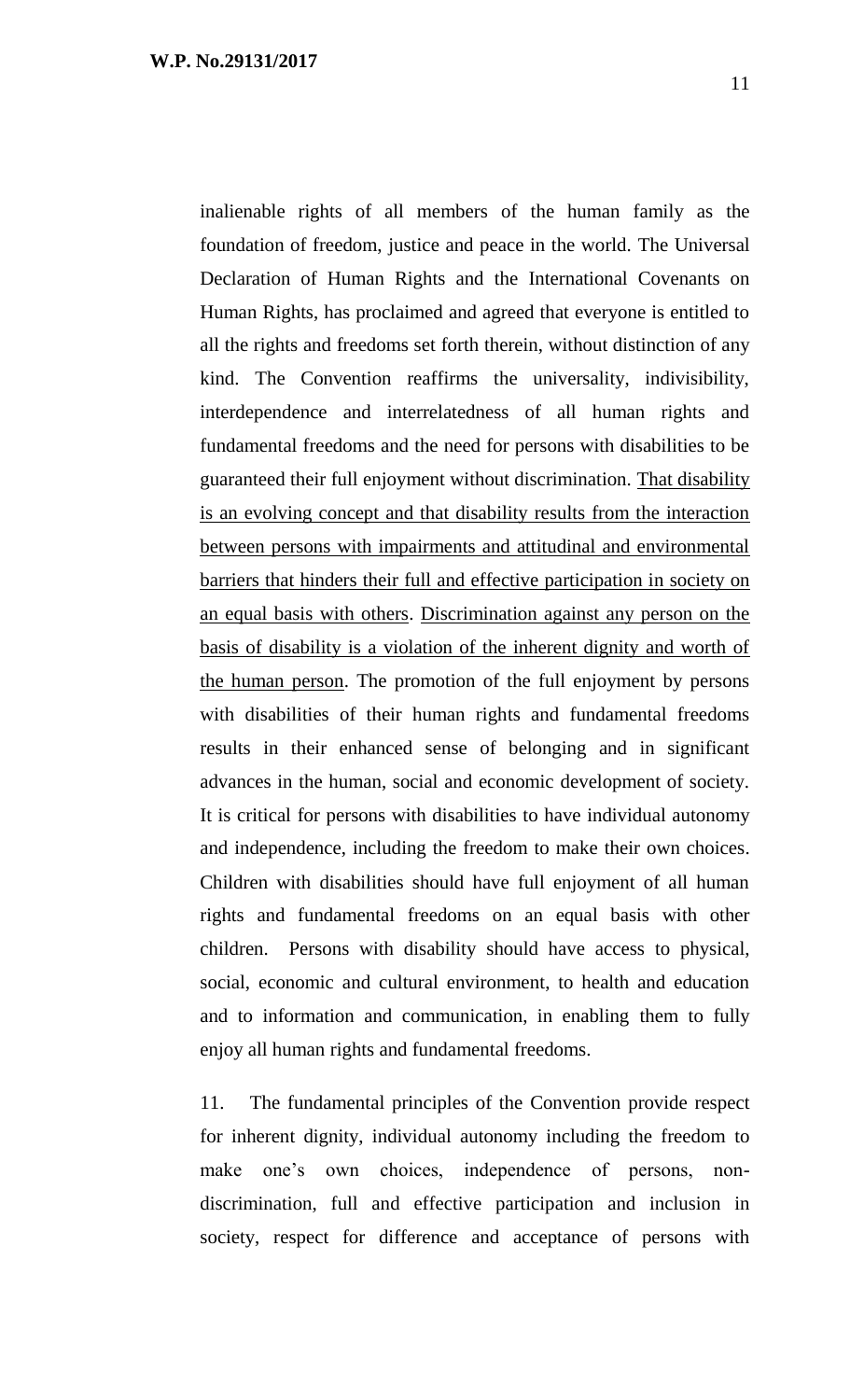disabilities, human diversity and humanity, equality of opportunity, accessibility, equality between men and women and respect for the right of children with disabilities to preserve their identities. Every person with disabilities has a right to respect for his or her physical and mental integrity on an equal basis with others.

# 12. In *Hafiz Junaid's<sup>5</sup> case* this Court held:

―16. Our Constitution is prefaced by timeless and immutable constitutional values, which reflect the will and resolve of the people of Pakistan. These preambular constitutional values provide that principles of democracy, freedom, equality, tolerance and social justice as enunciated by Islam shall be observed. Wherein shall be guaranteed fundamental rights, including equality of status, of opportunity and before law, social, economic and political justice, and freedom of thought, expression, belief, faith, worship and association, subject to law and public morality. These constitutional values, inter alia, flow into fundamental rights, like the right to life (Article 9), the right to dignity (Article 14) and the right to equality (Article 25) making our Constitution evergreen, organic and a living document.

17. Our Constitution, as a whole, does not distinguish between a person with or without disabilities. It recognizes inherent dignity of a human being, equal and inalienable rights of all the people as the foundation of freedom, justice and peace. Every person is entitled to all the rights and freedoms set forth therein, without distinction of any kind. Our Constitution embodies universality, indivisibility, interdependence and interrelatedness of all human rights and fundamental freedoms. It applies equally to persons with disabilities, guaranteeing them full enjoyment of their fundamental rights without discrimination. The triangular construct of the right to life, dignity and equality under the Constitution provides a robust platform for mainstreaming persons with disabilities."

13. Dignity has its roots in the simple idea that justice consists of the refusal to turn away from suffering.<sup>6</sup> Most central of all human rights is the right to dignity. Dignity unites the other human rights into a whole. The right to dignity reflects the 'recognition that a human being is a free agent, who develops his body and mind as he wishes, and the social framework to which he is connected and on which he depends. Human dignity is therefore the freedom of the individual to shape an individual identity. It is the autonomy of the

**<sup>5</sup>** *Hafiz Junaid Mahmood v. Government of Punjab and others*. PLD 2017 Lahore 1

**<sup>6</sup>** *Stu Woolman* – The Architecture of Dignity. The Dignity Jurisprudence of the Constitutional Court of South Africa. Vol-1, p.73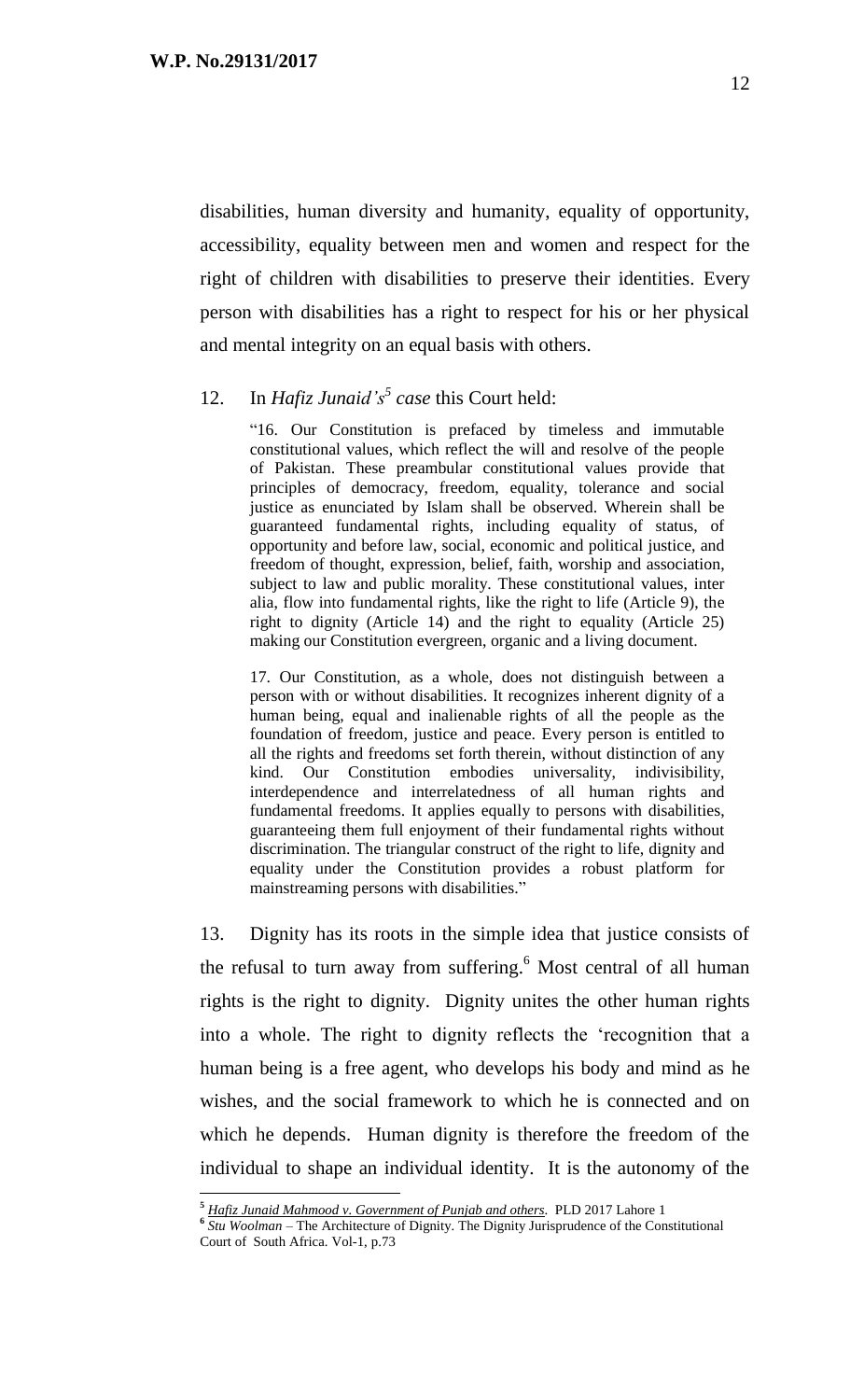individual will. It is the freedom of choice. Human dignity is infringed if a person's life or physical or mental welfare is harmed<sup>7</sup>.

## *Reasonable Accommodation*

14. The Convention provides that all persons are equal before and under the law and are entitled without any discrimination to the equal protection and equal benefit of the law. The State shall take all appropriate steps to ensure that *reasonable accommodation* is provided. Reasonable accommodation is defined under the Convention to mean necessary and appropriate modification and adjustments not imposing a disproportionate or undue burden, where needed in a particular case, to ensure to persons with disabilities the enjoyment or exercise on an equal basis with others of all human rights and fundamental freedoms. While "Discrimination on the basis of disability‖ means any distinction, exclusion or restriction on the basis of disability which has the purpose or effect of impairing or nullifying the recognition, enjoyment or exercise, on an equal basis with others, of all human rights and fundamental freedoms in the political, economic, social, cultural, civil or any other field. It includes all forms of discrimination, including denial of reasonable accommodation

15. In *Hafiz Junaid's case* the need for *reasonable accommodation* under CRPD was given a constitutional underpinning, a requirement that flows from the fundamental rights guaranteed under the Constitution in the following manner:-

―19. Right to life and right to dignity are the epicenters of our constitutional architecture. Right to life recognizes the importance of accessibility to physical, social, economic and cultural environment, to health and education and to information and communication. Such a right enables persons with disabilities to fully enjoy all human rights and fundamental freedoms. Every human being has the inherent right to life and to ensure its effective enjoyment, this includes persons with

<sup>7</sup> *Aharon Barak* – The Judge in a Democracy. Pp. 85-86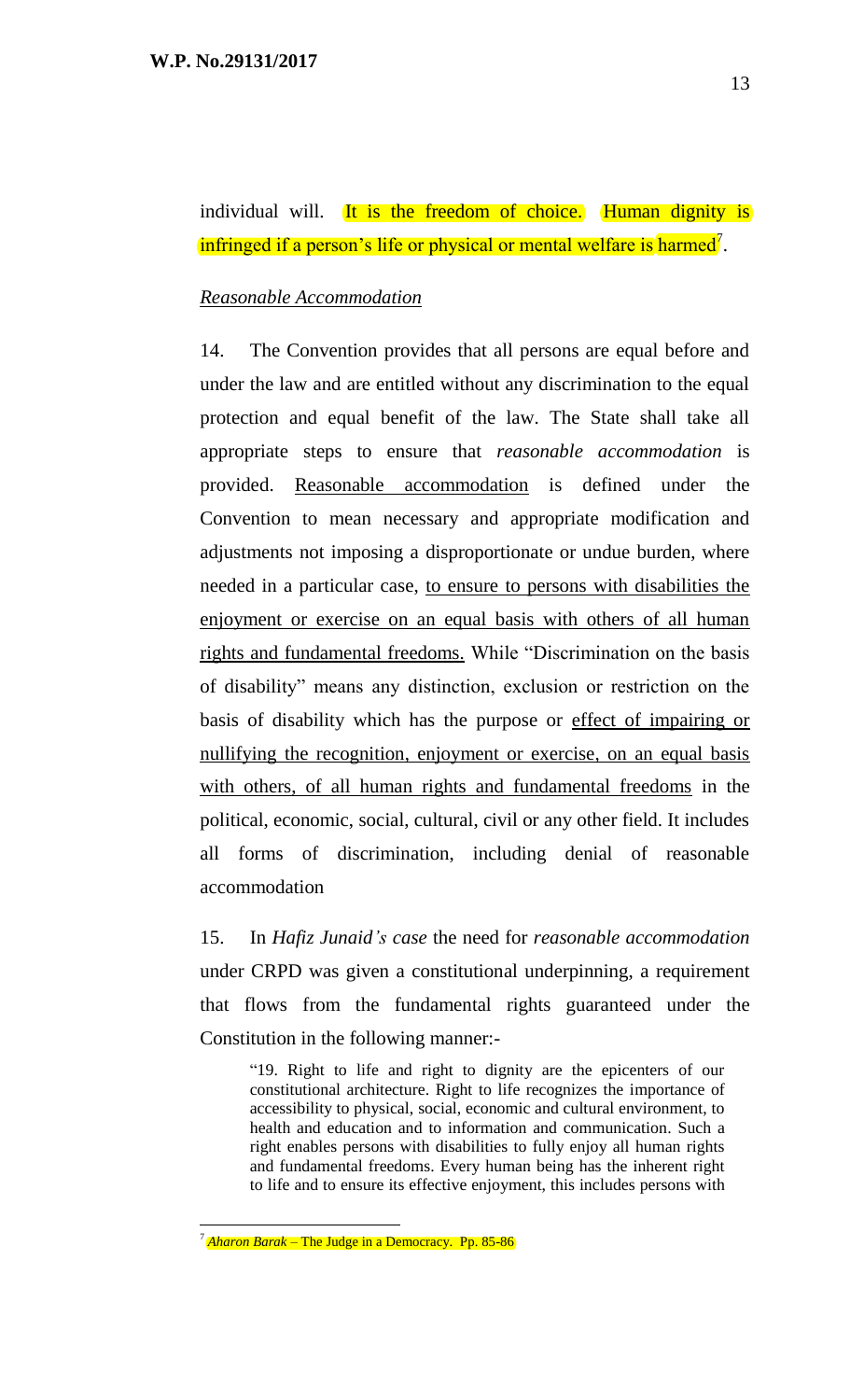disabilities, at par with the others. Right to life and right to dignity are deeply interwoven. "The purpose of the constitutional right to human dignity is to realize the constitutional value of human dignity. Thus its purpose is to realize a person's humanity. The dignity of a human being is his free will; the freedom to shape his life and fulfill himself. It is a person's freedom to write his life story." Right to life and dignity of a person with disabilities can only be realized if the State and its institutions take steps to provide **reasonable accommodation** that will facilitate and ensure that the person with disabilities can enjoy life with honour and dignity like others in the society. *(emphasis supplied)*

20. The Constitution abhors discrimination and holds that all citizens are equal before law and are entitled to equal protection of law. Inherent in Article 25 is the recognition that discrimination against any person on the basis of disability is a violation of the inherent dignity and worth of a human being. Article 25 of the Constitution promotes inclusiveness, effective participation and recognizes human diversity in a society. Non-discrimination as a fundamental right, guarantees elimination of discrimination at all levels and, therefore, mandates that reasonable accommodation be provided by the State and other institutions, to actualize this constitutional goal and avoid exclusion of persons with disabilities from effective participation in the society. ―There should be a full recognition of the fact that persons with disability are integral part of the community, equal in dignity and entitled to enjoy the same human rights and freedoms as others." Our Constitution promotes and protects the human rights of all persons inclusive of persons with disabilities. The constitutional values of social, economic and political justice recognize free choice and individual autonomy for all. Our Constitution is a living document and provides a bold and a passionate constitutional support for persons with disabilities.

21. This constitutional construct creates an obligation on the State and other institutions of the State to make all possible endeavours to mainstream persons with different abilities and to embrace the diversity in the society. The State and its institutions are under a constitutional obligation to go the extra mile and ensure, within the means available, that person with disabilities get **reasonable accommodation** in order to enjoy their fundamental rights in the same manner as enjoyed by other citizens of Pakistan. *(emphasis supplied)*

16. The use of the terms or words like *"disabled", "physically handicapped" and "mentally retarded"* characterize and label a person on the basis of an impairment, which negates reasonable accommodation as they deny persons with disabilities the enjoyment or exercise on an equal basis with others of all human rights and fundamental freedoms. These words also amount to discrimination on the basis of disabilities as they have the effect of impairing or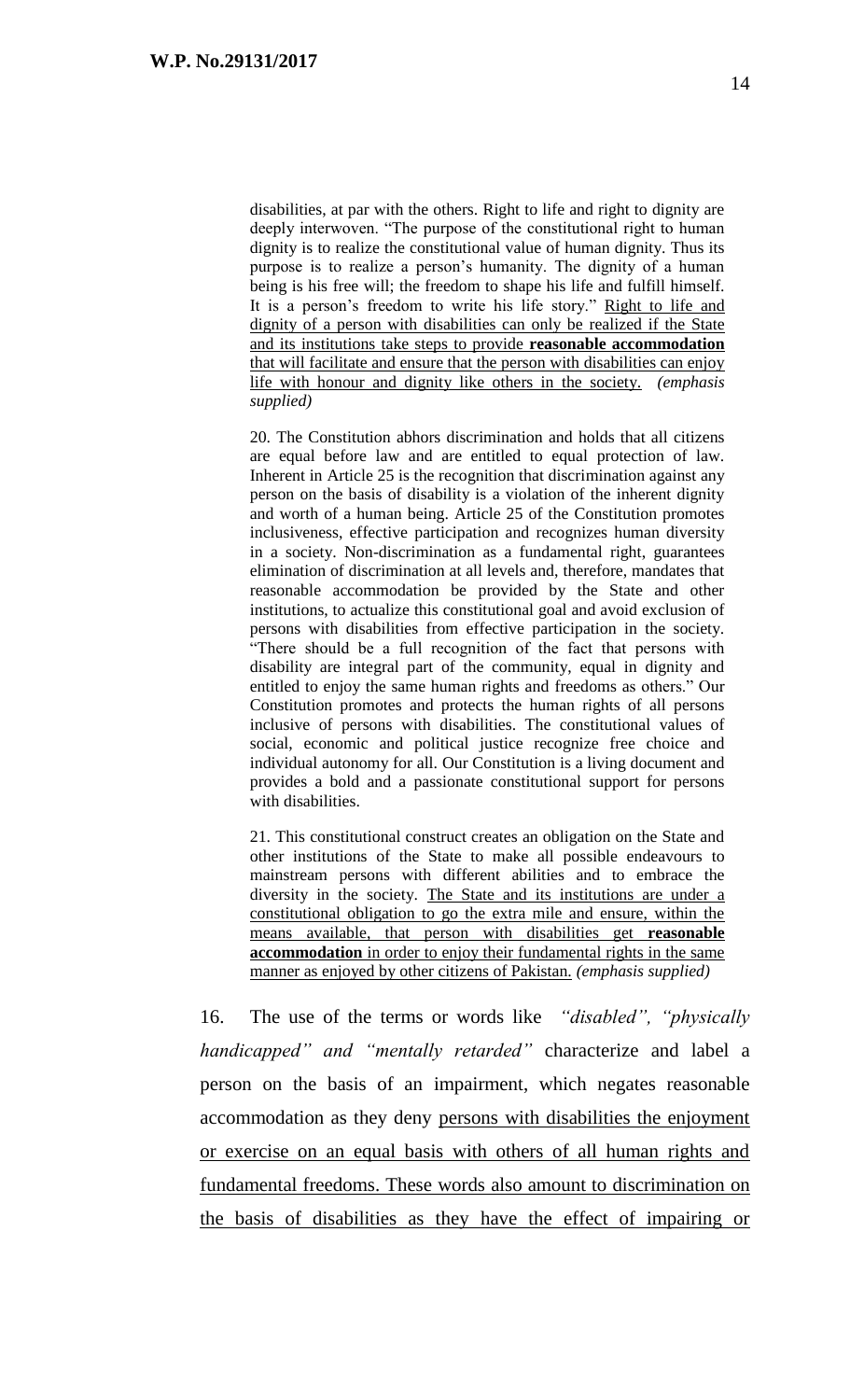nullifying the recognition, enjoyment or exercise of persons with disabilities, on an equal basis with others, of all human rights and fundamental freedoms. These words, labels and characterization seriously offend the right to be a *person* thereby infringing constitutional guarantees like right to life, right to human dignity and right to non-discrimination of persons with disabilities, thereby violating Articles 9, 14 and 25 of the Constitution.

17. The use of outdated language and words to describe people with disabilities helps to continue old stereotypes. Being aware of the words we choose when we communicate is the first step toward correcting injustice. These portrayals led to unwanted sympathy, or worse, pity toward individuals with disabilities. Respect and acceptance is what people with disabilities would rather have. By carefully choosing our words, we can make a tremendous difference in the lives of other youth with disabilities. Using respectful language can dramatically change our communities for the better.<sup>8</sup> The words under challenge have been rebuffed and looked down upon by the civilized world. It is more humane to use the term: *persons with disabilities or persons with different abilities*. This is the practice outside Pakistan.

## *United States of America*

- Rehabilitation Act, 1973
	- Section 504 of the Rehabilitation Act, 1973 was designed to ensure that any program or activity receiving federal financial assistance does not discriminate on the basis of disability.

A *"person with a disability"* is defined as any person who (1) has a physical or mental impairment that substantially limits one or more major life activities, (2) has record of such an impairment, or

**<sup>8</sup>** http://www.fvkasa.org/resources/files/history-nyln-language.pdf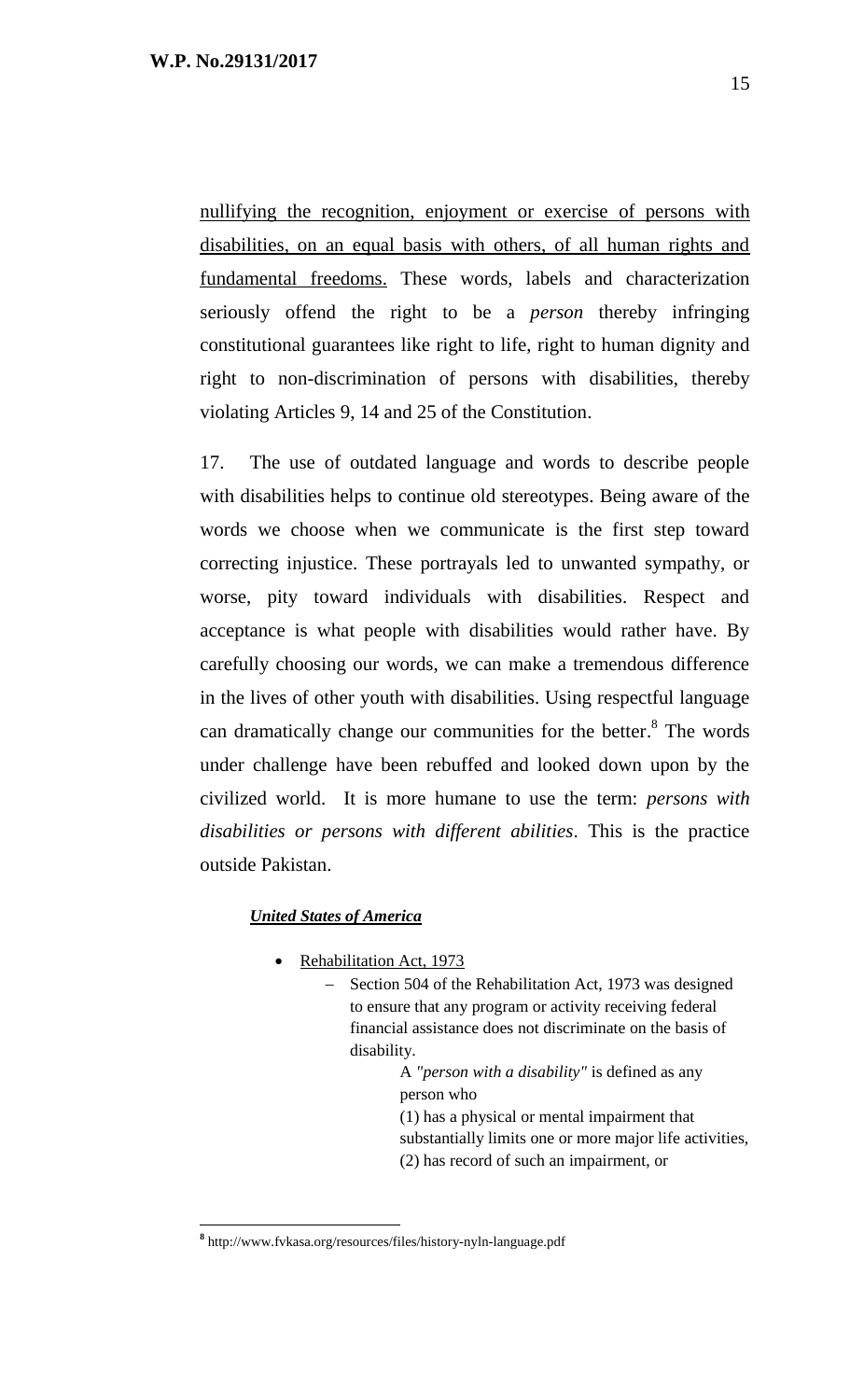(3) is regarded as having such an impairment. Major life activities include walking, seeing, hearing, speaking, breathing, learning, working, caring for oneself, and performing manual tasks.

- Americans with Disabilities Act, 1990
	- *"no otherwise qualified individual with a disability shall, solely by reason of his or her disability, be excluded from the participation in, be denied the benefits of, or be subjected to discrimination under any program or activity of a public entity."*

### *UK*

- Disability Discrimination Act, 1995
	- Defines disability as *"a physical or mental impairment which has a substantial and long-term adverse effect on a person's ability to carry out normal day-to-day activities"*

## *Australia*

- Disability Discrimination Act, 1992
	- Purpose of enactment, *inter alia*, *" to ensure, as far as practicable, that persons with disabilities have the same rights to equality before the law as the rest of the community"*

## *India*

- Rights of Persons with Disabilities Act, 2016
	- Enacted to give effect to international obligations under the CRPD.

18. Keeping words like *"disabled," "physically handicapped" and "mentally retarded"* in the statue would recurringly impair and offend human dignity of persons with different abilities. Learned DAG and Law Officer representing the Federal and Provincial Government both support the contention of the petitioners and submit that these words ought to be struck down from the Ordinance.

19. The words *disabled persons* appear 34 times in the Ordinance, other than in the title of the Ordinance, while *"physically handicapped*" and *"mentally retarded"* appear once in the definition of disabled person in section 2(c ) of the Ordinance. Removal of these offensive words from the Ordinance does not affect the scope, extent, operability or enforceability of the Ordinance. Therefore, applying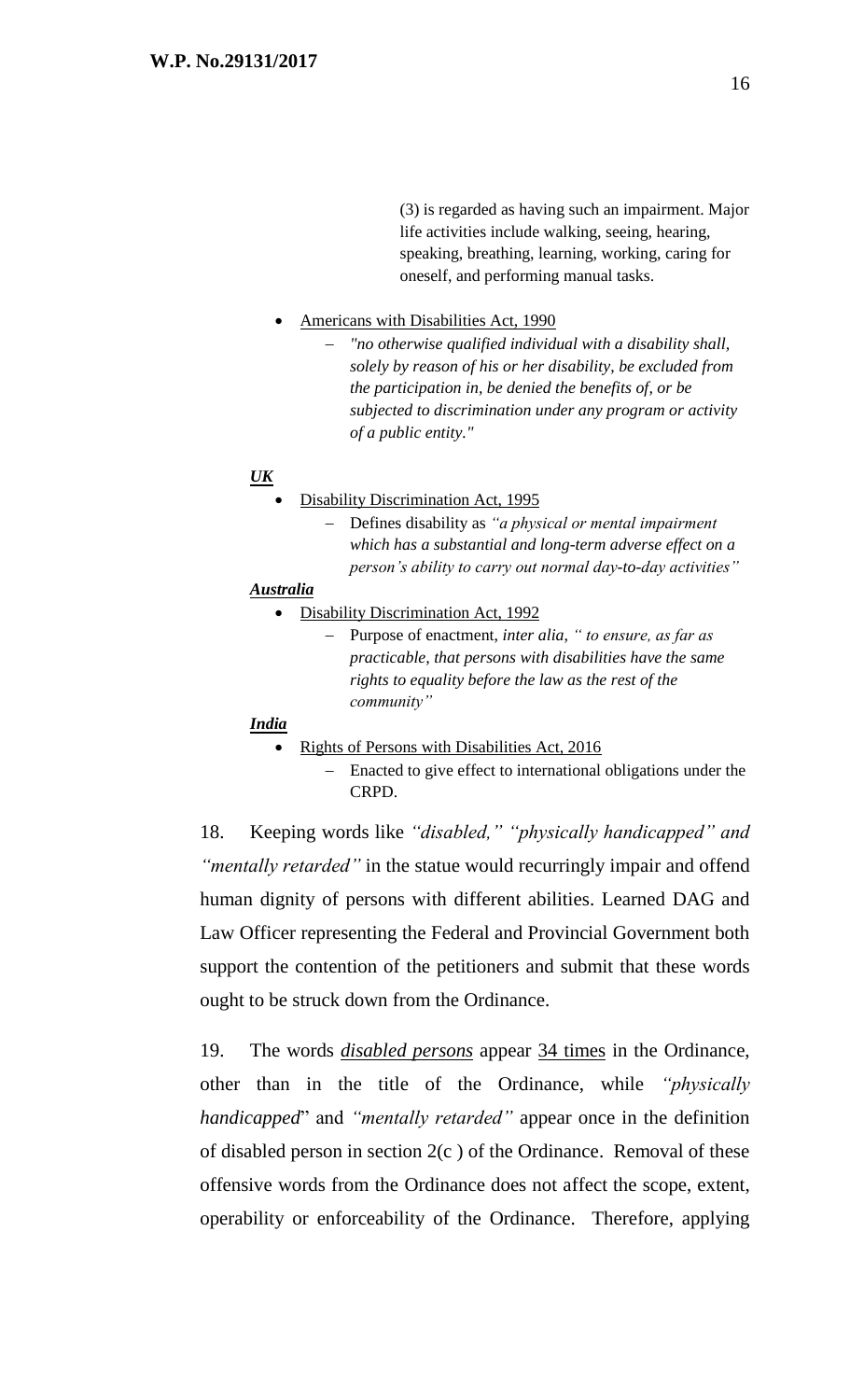the Doctrine of Severance, the words *"disabled," "physically handicapped" and "mentally retarded"* are declared to be violative of articles 9, 14 and 25 of the Constitution and hence unconstitutional and illegal. The constitutionally compliant definition of the *disabled person* will be read as follows:

*"disabled person" means a person who, on account of injury, disease or congenital deformity, is handicapped for undertaking any gainful profession or employment in order to earn his livelihood, and includes a person who is blind, deaf, physically handicapped or mentally retarded;*

While the title of the Ordinance will be read as:

*Disabled Persons (Employment and Rehabilitation) Ordinance, 1981.*

Reliance is placed on *Hiral P. Harsora and others v. Kusum Narottamdas Harsora and others* **(2016) 10 SCC 165)**, *Shahid Pervaiz v. Ejaz Ahmad and others* **(2017 SCMR 206)** *R.M.D. Chamarbaugwalla and another v. Union of India and another* **(AIR 1957 S.C. 628)**, *The Corporation of Calcutta v. Calcutta Tramways Co. Ltd,* **(AIR 1964 SC 1279)**, *Satyawati Sharma v. Union of India and another* **(2008) 5 SCC 287)**.

20. In addition to the above the Federal Government, as well as, the Government of the Punjab is directed to discontinue the use of these words in official correspondence, directives, notifications and circulars and shift to *persons with disabilities or persons with different abilities*.

21. Office will dispatch a copy of this judgment to the Ministry of Parliamentary Affairs, Islamabad to ensure the reprint of the Ordinance in compliance with this judgment under article 199(1)(c) of